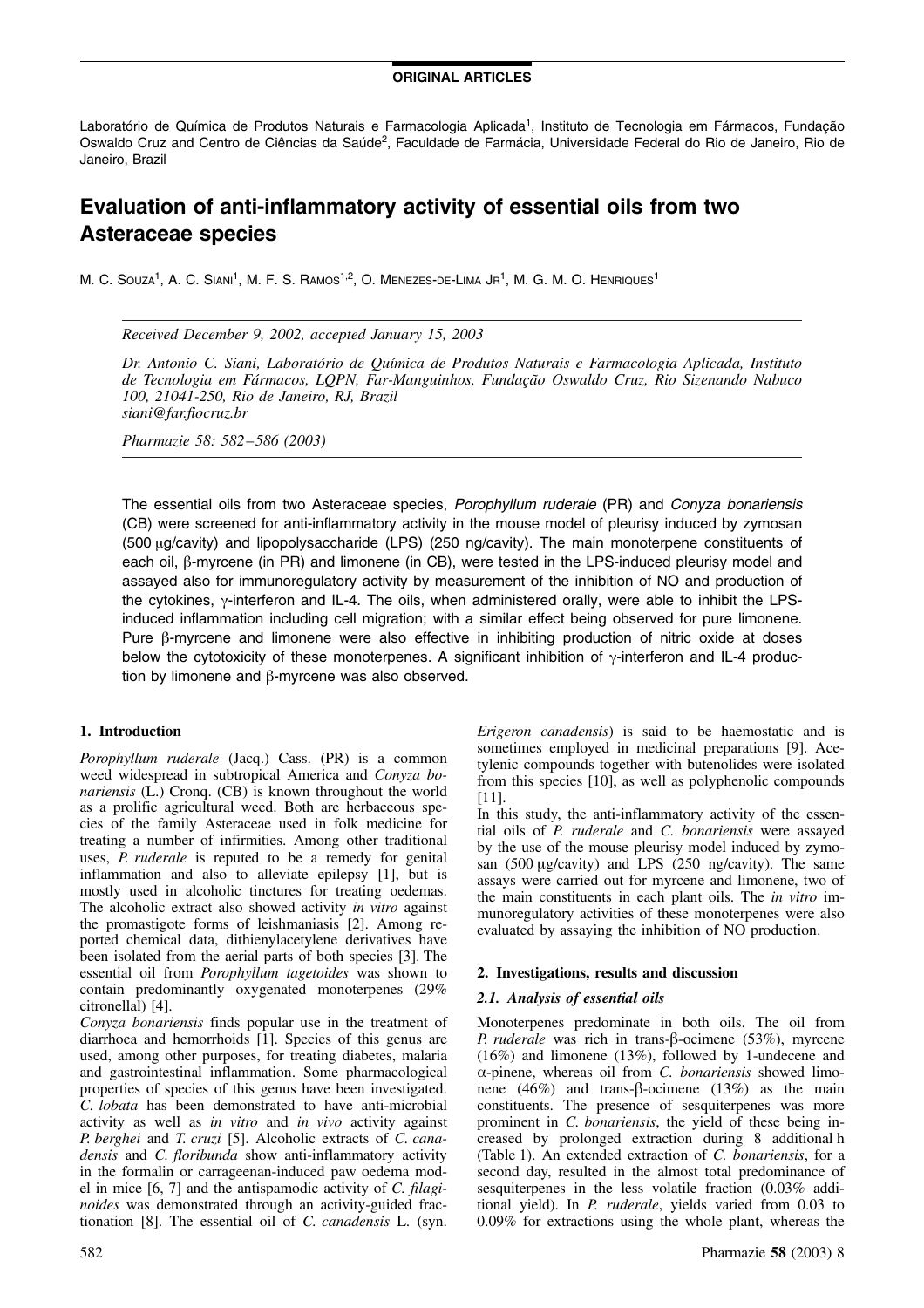| Table 1: Chemical constituents of essential oils from <i>Porophyl-</i> |
|------------------------------------------------------------------------|
| lum ruderale (PR) and Coniza bonariensis (CB)                          |

| Constituent                  |           | Relative abundance $(\%)$ | Retention index |  |  |  |
|------------------------------|-----------|---------------------------|-----------------|--|--|--|
|                              | <b>PR</b> | CB                        |                 |  |  |  |
| $\alpha$ -Pinene             | 5.4       |                           | 929             |  |  |  |
| $2-\beta$ -Pinene            | 2.7       | 1.8                       | 972             |  |  |  |
| Myrcene                      | 16        | 0.96                      | 986             |  |  |  |
| Limonene                     | 13        | 45                        | 1024            |  |  |  |
| $trans-\beta$ -Ocimene       | 53        | 13                        | 1044            |  |  |  |
| 1-Undecene                   | 10        |                           | 1086            |  |  |  |
| trans-Epoxy-ocimene          | ∗         | 0.39                      |                 |  |  |  |
| Terpinen-4-ol                | ∗         |                           | 1169            |  |  |  |
| $\alpha$ -Terpineol          | *         |                           | 1183            |  |  |  |
| Terpinen-4-ol                | ∗         |                           | 1169            |  |  |  |
| $\alpha$ -Terpineol          | ∗         |                           | 1183            |  |  |  |
| $\beta$ -Elemene             |           | 0.85                      | 1391            |  |  |  |
| Trans-caryophyllene          | *         | 4.5                       | 1411            |  |  |  |
| $\alpha$ -Trans-bergamoptene |           | 0.90                      | 1436            |  |  |  |
| $\alpha$ -Humulene           | $\ast$    | 1.1                       | 1445            |  |  |  |
| $Trans-\beta-farnesene$      |           | 6.6                       | 1450            |  |  |  |
| $\gamma$ -Muurulene          |           | 0.67                      | 1463            |  |  |  |
| Germacrene D                 | *         | 6.4                       | 1472            |  |  |  |
| Bicyclogermacrene            |           | 1.7                       | 1489            |  |  |  |
| $\delta$ -Cadinene           | *         | 0.8                       | 1514            |  |  |  |
| Nerolidol                    |           | 1.2                       | 1556            |  |  |  |
| Spathulenol                  |           | 2.2                       | 1571            |  |  |  |
| Caryophyllene oxide          |           | 2.1                       | 1576            |  |  |  |
| iso-Patulenol                |           | 1.36                      | 1630            |  |  |  |
| $\alpha$ -Cadinol            |           | 0.86                      | 1646            |  |  |  |

\* Present in traces. For retention index see reference [20]

use of only leaves increased this value to 0.29%. Very little difference was observed in the chromatographic profile of both oils, which points to the leaves as the oil source in the plant. Over different years, the amount of acyclic terpenes ( $\beta$ -myrcene and *trans*- $\beta$ -ocimene) varied in the range of 64–74% and the pinenes and limonene varied between 6.8 to 12% and 5.0 to 14%, respectively.

### 2.2. Anti-inflammatory activity

Injection of zymosan into the mouse pleural cavity induces an acute (4 h) inflammatory reaction characterized by neutrophil migration and protein extravasation [12]. Pre-treatment with PR and CB at the dose used (100 mg/kg p.o.) failed to prevent protein extravasation and did not change the total leukocyte accumulation in the pleural cavity. No inhibition of mononuclear cell accumulation is observed in pre-treated animals when compared with the untreated zymosan-injection group, in the case of PR. The capacity of the oils to prevent a delayed inflammatory reaction (at 24 h) induced by LPS was also verified. In this case, where the reaction is characterized by cell migration with an important eosinophil migration and without protein extravasation [13, 14], the total leukocytes were inhibited to the degree of 37% for PR and 39% for CB, as were mononuclear cells to the extent of 43% and 50% respectively. Neutrophil migration was inhibited 12% and 54%, as well as eosinophil accumulation 63% and 37% by PR and CB, respectively (Fig. 1a–d). For the LPS-induced inflammation, a similar set of results was obtained with limonene, the main constituent in CB, at the doses from 50 to 400 mg/kg. A dose-dependent inhibition of the migration of leucocytes, neutrophils, mononuclear macrophages and eosinophils was verified (Fig. 2a–d). In the same way,  $\beta$ -myrcene inhibited the migration of leucocytes (33% and 22%), neutrophils (36% and 18%), mononuclear macrophages (25% and 18%) and eosinophils  $(64\%$  and  $51\%)$  at the lower  $(50 \text{ mg/kg})$  or higher dose used (400 mg/kg), respectively (Fig. 3a–d).

In the  $NO$  assay, both limonene and  $\beta$ -myrcene were tested at concentrations below the toxic level to the cells.



Fig. 1: Effect of essential oil from on LPS-induced leukocyte recruitment. PR and CB (100 mg/kg; hatched columns) or vehicle (open columns) was administered i.p. 1 h prior to LPS (250 ng/cavity) and pleural fluid was collected 24 h later.  $+$  and  $*$  indicate P < 0.05 when compared to control non-stimulated saline injected (open columns) or LPS-stimulated saline-treated group (closed columns), respectively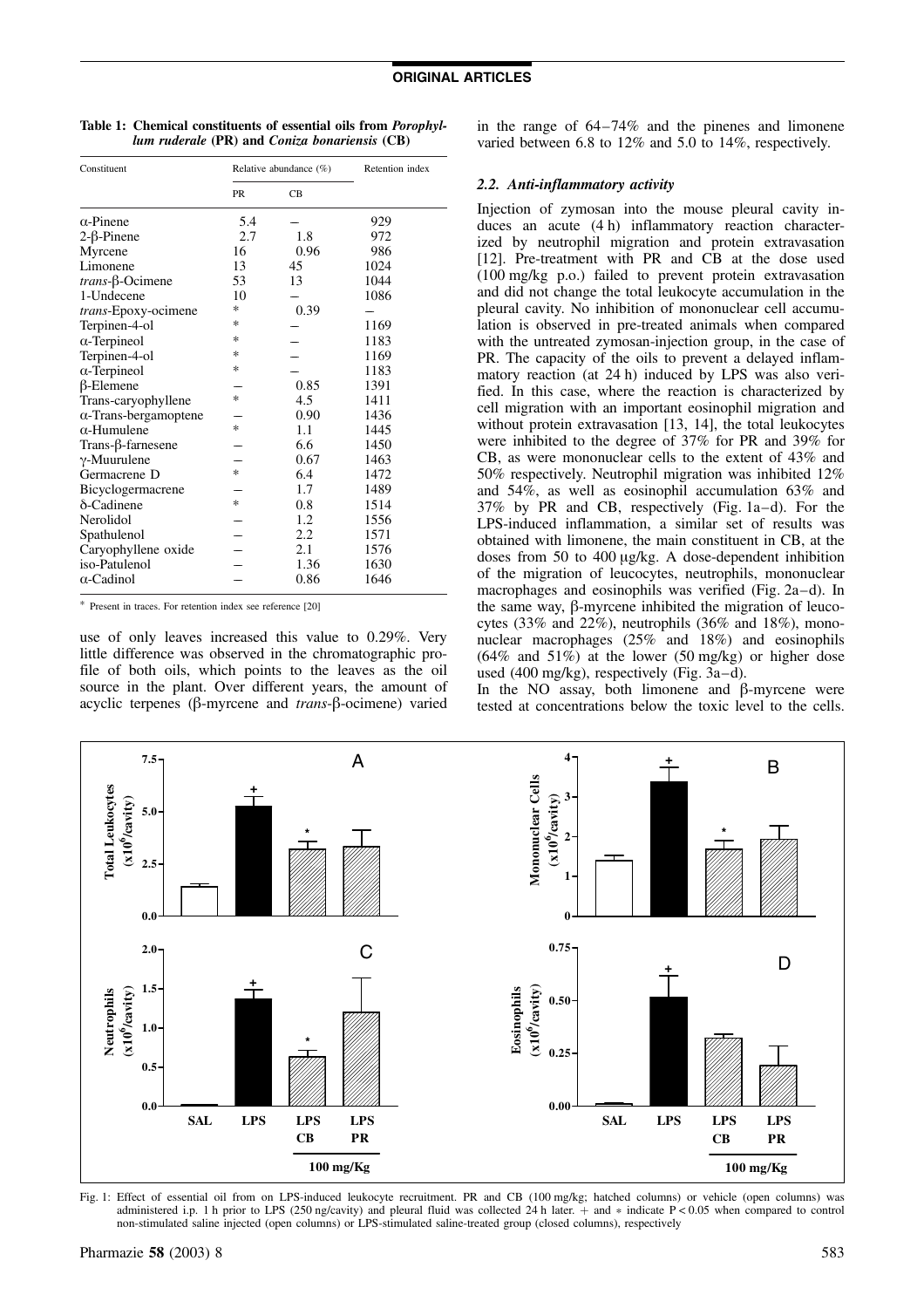## ORIGINAL ARTICLES







Fig. 3: Effect of myrcene on LPS-induced leukocyte recruitment. Myrcene (50–400 mg/kg; hatched columns) or vehicle (open columns) was administered i.p. 1 h prior to LPS (250 ng/cavity) and pleural fluid was collected 24 h later. + and \* indicate P < 0.05 when compared to control non-stimulated saline injected (open columns) or LPS-stimulated saline-treated group (closed columns), respectively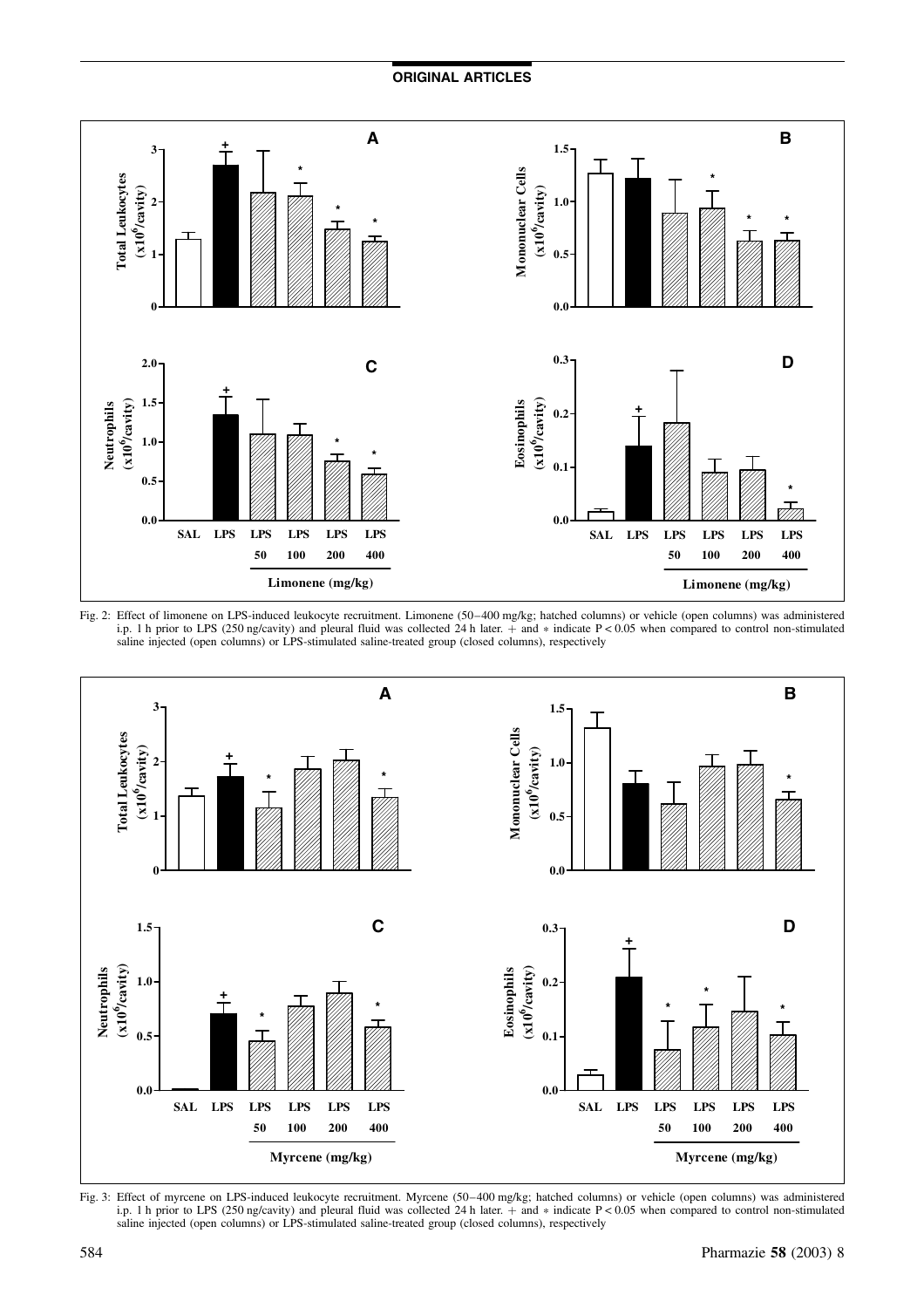Table 2: Effect of the pure monoterpenes on NO and IFN-*g* production

|                                                            | Limonene |         |  |  | Myrcene |                       |  |                                   |         |  |
|------------------------------------------------------------|----------|---------|--|--|---------|-----------------------|--|-----------------------------------|---------|--|
| Dose $(\mu g/well)$                                        |          | 12.5 25 |  |  |         | 50 100 200 12.5 25 50 |  |                                   | 100 200 |  |
| Cell viability $(\%)^*$ 100 100 80 27 9 128 107 118 115 51 |          |         |  |  |         |                       |  |                                   |         |  |
| NO Inhibition $(\%)^*$ 12 50 - - -                         |          |         |  |  |         |                       |  | $14 \quad 12 \quad 28 \quad 35 -$ |         |  |
| IFN-y Inhibition $(\%)^*$ 2 86 - - - 94 97 95 98 -         |          |         |  |  |         |                       |  |                                   |         |  |

\* Values represent the means of triplicate

The former only inhibited NO production by 50% at a dose close to the toxic level  $(25 \mu g/well)$ ; the latter showed a slightly greater inhibition (28 to 35%) with 50 to 100  $\mu$ g/well. The production of  $\gamma$ -interferon is inhibited by up to  $86\%$  for limonene (25 µg/well) and near to  $100\%$ (at several doses) by  $\beta$ -myrcene (Table 2). The same occurred to the cytokine IL-4, where inhibition reached 59 and  $91\%$  for limonene and  $\beta$ -myrcene, respectively (Fig. 4a–b).

All these results, taken together, showed that the oils from PR and CB were effective in delayed inflammatory cell migration and this could be helpful in controlling the inflammatory process during some bacterial infections. Eosinophil accumulation is an important component in al-



Fig. 4: Effect of limonene (A) and myrcene (B) on IL-4 production. Murine macrophages were incubated with compounds (12.5–100 mg/kg; hatched columns) or medium (open columns) and the IL-4 production was evaluated 24 h later by ELISA assay.  $+$  and  $*$  indicate  $P < 0.05$  when compared to control medium (open columns) or Con-A-stimulated control group (closed columns), respectively

lergic diseases, parasites and bacterial infections and has been considered one of the causes of lung tissue damage during this process [15].

Some atopical diseases, like asthma, are dependent on the production of the cytokines IL-4, IL-5 and IL-13, by allergen-specific Th-2 cells that are generated from a naïve precursor. Mast cells are a source of these cytokines and others mediators that herald the onset of local inflammation with Th-2 cells, eosinophils, monocytes and basophils [16]. Limonene and  $\beta$ -myrcene were able to inhibit both eosinophil accumulation and IL-4 production, suggesting that both of them can modulate the secretion of Th-2 cytokines and, as a consequence, the eosinophil accumulation. It is well established that  $T$  cells, NO and IFN- $\gamma$  are necessary components of anti-bacterial protection. NO and  $IFN-\gamma$  also modulate the local cellular response by regulating lymphocyte activation and driving T cells into apoptosis, as well as exacerbate inflammation [17]. Both monoterpenes were able to inhibit IFN- $\gamma$  and partially NO production, indicating that these compounds are not involved in the modulation of bacterial killing by the macrophages.

The monoterpene constitution of the oils is associated with the pharmacological effects observed. There is a noticeable correlation between the diverse usage of P. ruderale and its content of ocimene and myrcene. Both are close related isomers, and the latter is established as an analgesic agent [18]. The monoterpene composition may also be thought of as responsible for the use of P. ruderale to minimize epileptic seizures, since this group of compounds is known to have anticonvulsant effects [19].

### 3. Experimental

#### 3.1. Plant material and essential oil extraction

P. ruderale (PR) and C. bonariensis (CB) were colleted in the grounds of the Oswaldo Cruz Foundation, city of Rio de Janeiro, Brazil, in May (PR) and December (CB) 1996, and identified by Dr. João Semir, from the Institute of Biology, University of Campinas, Brazil. Voucher specimens have been deposited in the Herbarium of the Botanical Garden of Rio de Janeiro under Nos. # RB 328068 and # RB 328066, respectively. Essential oil of the aerial parts of the fresh plants were obtained by a modified Clevenger-type distillation, during a period of 8 h. The yields were 0.03% (PR,  $\eta_{\rm D}^{25}$  1.4712) and 0.16% (CB,  $\eta_{\rm D}^{25}$  1.5113).

#### 3.2. Oil analysis

Qualitative data were determined by GC-MS. Analyses of the oils were performed using a Hewlett Packard 6890 GC-MS instrument under the following conditions: injection of 1  $\mu$ l from 2 mg/ml sample in CH<sub>2</sub>Cl<sub>2</sub>, HP-5 MS capillary column  $(30 \text{m} \times 0.32 \text{ mm})$  id  $\times 0.25 \text{ µm}$  film thickness); carrier gas He, flow 0.5 ml/min; injector temperature  $250^{\circ}$ C; column inlet split ratio 1/20; T<sub>i</sub> 70 °C, ti 2 min, T<sub>f</sub> 280 °C, rate 3°/min; mass spectra: eletronic impact, 70 eV, ion source temperature 250 °C. Individual components were identified by comparison of mass spectra with those in the data system library (Wiley library software 59943B) and their retention index with reference to an n-alkane series in that temperature-programmed run [20].

#### 3.3. Sample preparation

Essential oils (50 mg) were dissolved in chloroform (10 ml) in a round bottom flask. The solvent was removed by low vacuum evaporation to produce a thin film on the interior of the flask. PBS (10 ml) was then added, and the film was dispersed by sonication (50 Hz, 5 min). All the procedures were carried out under sterile conditions. Pure components were dissolved in Tween 80  $(1 \mu L)$  to each oil mg) and than diluted in sterile saline.

### 3.4. Determination of cytoxicity and toxicity assessment

Balb/c mice received an i.p. injection of thioglycolate 3% and 96 h afterwards were sacrificed and peritoneal cells recovered. The cells were washed RPMI and viability was determined by trypan blue. The cells were<br>incubated in 96 well plates  $(2.5 \times 10^6 \text{ cells/mL})$  with different concentrations of pure compounds during 20 h when stock MTT (3-(4,5-di